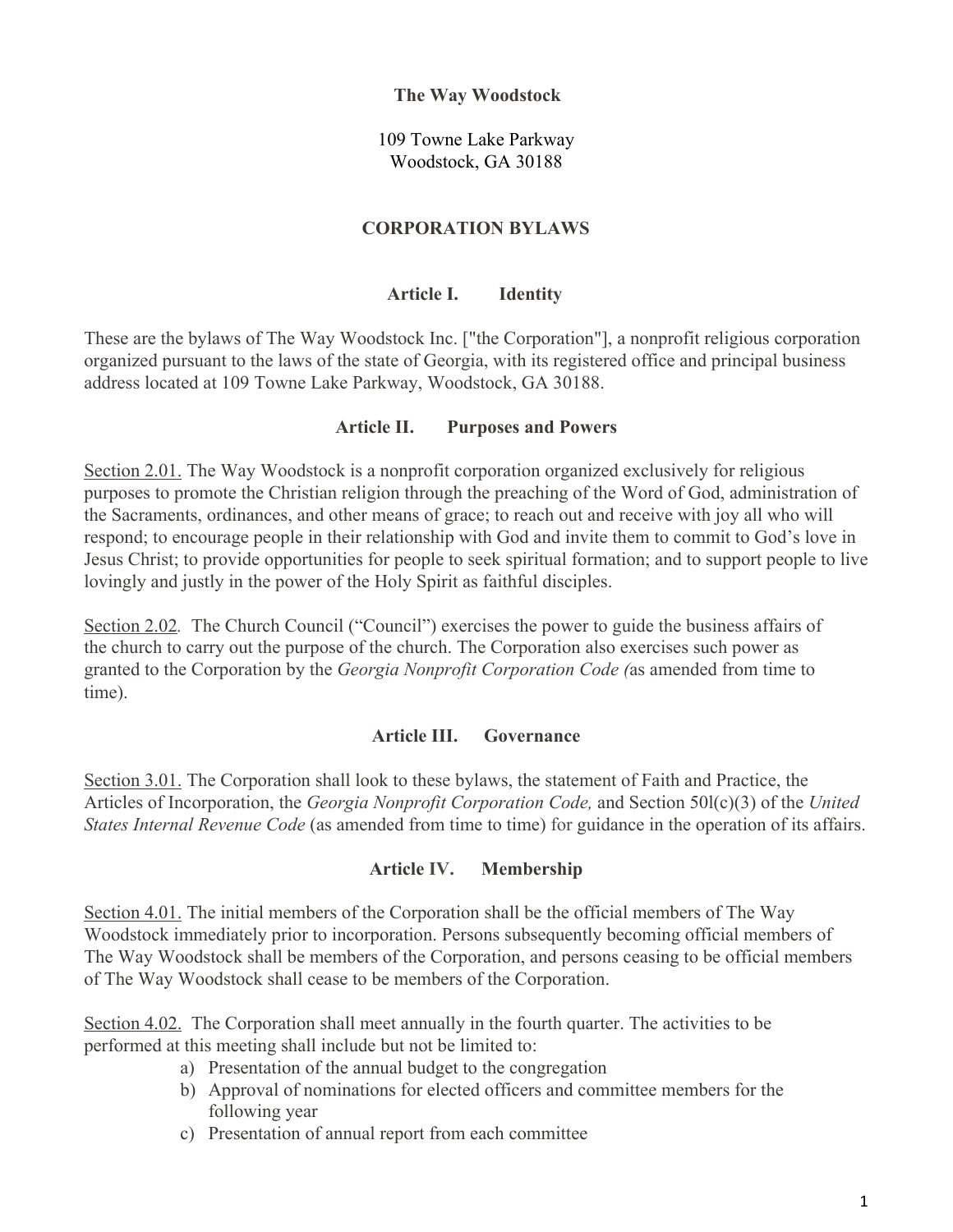Section 4.03. Only those members of the Corporation who are official members of The Way Woodstock as defined in Section 4.01 are entitled to vote at any meetings of the Corporation that require membership approval.

Section 4.04. Any special meetings of the Corporation shall be convened and held with notice. Those present and voting constitute a quorum.

# **Article V. Board of Directors**

Section 5.01. The Church Council ["the Council"] of The Way Woodstock shall serve as the Board of Directors of the Corporation and shall be elected and serve in accordance with the provisions set forth in these bylaws*.*

Section 5.02. The number, qualifications, and constitution of the Council, their term in office and their method of election, removal, and replacement shall be in accordance with the provisions set forth in these bylaws for The Way Woodstock Church Council.

Section 5.03. Subject to the direction of the members of The Way Woodstock Corporation, the property, equipment, insurance coverage, bequests, and trusts of the Corporation shall be managed by the Church Council, consistent with the responsibilities of The Way Woodstock as provided for in these bylaws*.*

Section 5.04. The Way Woodstock Church Council shall have general oversight of the administration of the Corporation and its programs in pursuing the primary purpose of the Corporation, pursuant to Section 2.01 of these bylaws.

Section 5.05. The membership of The Way Woodstock Church Council shall include but not be limited to:

- a) Members with voting authority on matters of the church:
	- i. The chairperson of the Church Council
	- ii. The lay leader(s) of the church
	- iii. The chairperson and vice chairperson of the SPRC
	- iv. The chairperson and vice chairperson of the finance committee
	- v. The chairperson and vice chairperson of the trustees
	- vi. The church treasurer
	- b) Members with voting non-authority on matters of the church:
		- i. The pastor(s)

Section 5.06. Members of the Church Council shall serve for a term of three years. Members may be renominated/reappointed to an additional term after at least a one-year absence from the Council. The Church Council may waive the one-year absence requirement if necessary to keep all positions filled.

# **Article VI. Officers**

Section 6.01. Members of the Church Council shall serve as officers of the Corporation, to hold office for a term of three years or until their successors shall be elected, as follows: president (Council chairperson), vice president (a lay leader), treasurer (finance chairperson or vice chairperson), and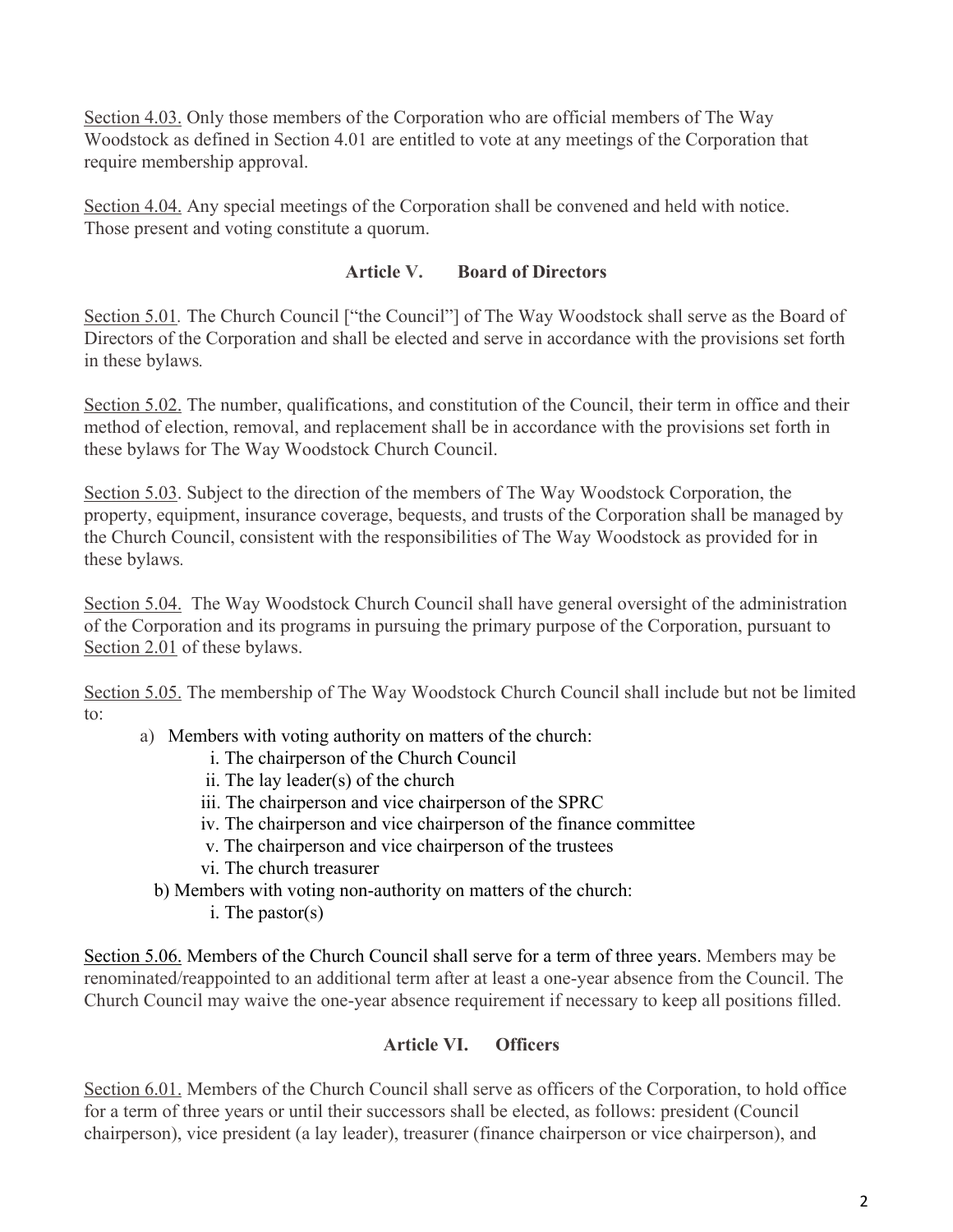secretary (SPRC chairperson or vice chairperson).

Section 6.02. Any officer may be removed from office at any time by a majority vote of the Church Council, as then constituted, notwithstanding the fact that the term for which s/he may have been elected has not expired. No cause need be assigned for any removal under this section.

Section 6.03. Any vacancy in any office may be filled by the Council at any regular or special meeting.

Section 6.04. The president (Council chairperson) shall preside at all meetings of the Council. In the president's absence, the vice president or other Council member shall preside. The president shall execute all contracts authorized by the Council and shall perform such other duties as are incident to the office or properly required by the Council.

Section 6.05. The vice president (lay leader) shall perform the duties of the president in the absence or disability of the president. In addition, the vice president shall have such powers and discharge such duties as may be properly assigned him/her by the Council.

Section 6.06. The treasurer (finance committee chairperson or vice chairperson) shall oversee the financial condition of the corporation whenever necessary and oversee any and all records required of a nonprofit charitable organization by the Internal Revenue Service to allow donorsto deduct donations from their taxable income.

Section 6.07: The secretary (SPR chairperson or vice chairperson) shall keep a record of all proceedings at every meeting of the Council, give notices, have custody of the corporate seal, attest when necessary the signature of the president, affix the seal to all instruments required to be executed under seal and as authorized by the Council, attend to any and all filings required by state law, and maintain all the Corporation's records. The secretary shall have such other powers and perform such other duties as are incident to the office or properly required by the Council.

## **Article VII. Meetings**

Section 7.01. The Corporation's Church Council shall meet monthly, but at a minimum of quarterly, at the call of the president of The Way, at such times and places as shall be designated in a notice provided to each Council member and the pastor(s) at a reasonable time prior to the appointed time of the meeting. Each meeting notice shall include the date, hour and place of the meeting as well as its business agenda. The notice may be by mail (postal or electronic), telephone, or in person. However, as provided for in the *Georgia Nonprofit Corporation Code*, under certain circumstances notice may be waived.

Section 7.02*.* An organizational meeting of the Nominations Committee shall be held during the third quarter of each calendar year for the purposes of nominating officers and committee members to serve for the following year.

Section 7.03. A quorum at any Council meeting shall consist of a majority of the Council, as constituted at the time of such meeting. The acts approved by a majority of those present at any meeting, at which a quorum is present, shall constitute the acts of the Council, except where a greater than majority vote is required by the *Georgia Nonprofit Corporation Code*.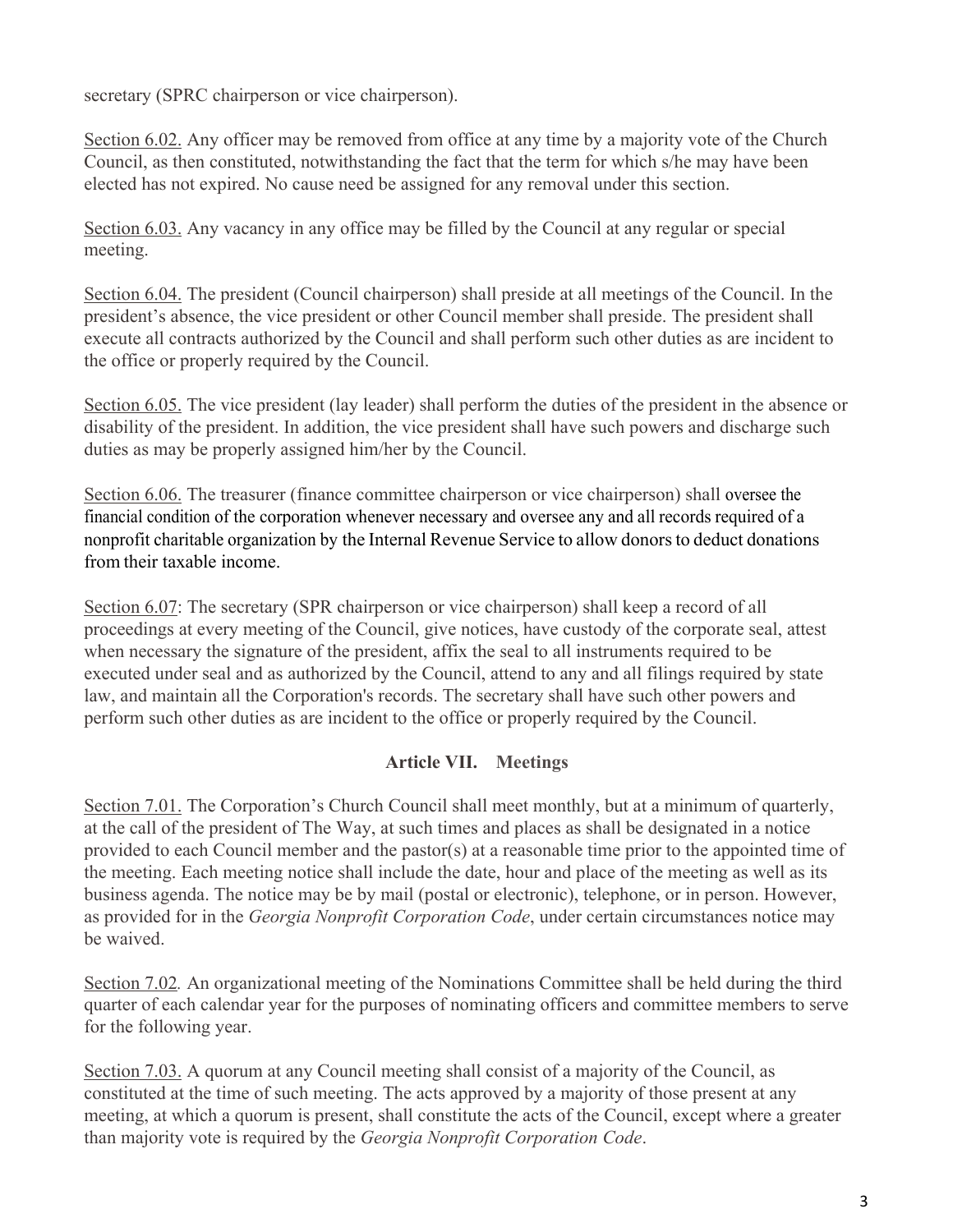# **Article VIII. Committees**

Section 8.01. There shall be a Committee on Finance whose members are nominated by the Nominations Committee and approved by the Council and the congregation at the annual meeting of the Corporation. The committee shall be composed of—at a minimum--a chairperson, a vice chairperson, and the treasurer. The Committee on Finance shall be responsible for the stewardship of the financial resources of the Corporation. The duties include but are not limited to:

- a) Appointing a team to count the offerings and donations
- b) Developing written financial policies to document financial controls
- c) Keeping records of all contributions
- d) Administering funds according to the directions of the Church Council, including all disbursements
- e) Reporting the financial status of the church and Corporation to the Church Council at each meeting
- f) Developing and managing the budget
- g) Performing other duties related to finances as they arise

Section 8.02*.* There shall be a Committee on Pastor-Parish Relations (SPRC) whose members are nominated by the Nominations Committee and approved by the Council and the congregation at the annual meeting of the Corporation. The committee shall be composed of—at a minimum—a chairperson and a vice chairperson who are members of the Corporation. The duties of the SPRC include:

- a) Encourage, strengthen, nurture, support and respect the pastor(s) and staff and their families
- b) Confer with and counsel with the pastor(s) and staff on matters pertaining to the effectiveness of ministry; relationships with the congregation; and the pastor's health and self-care
- c) Recommend to the Church Council salaries for all employees of the church.

Section 8.03*.* There shall be a Board of Trustees whose members are nominated by the Nominations Committee and approved by the Council and the congregation at the annual meeting of the Corporation. The committee shall be composed of—at a minimum—a chairperson and a vice chairperson. The Board of Trustees shall be responsible for the management of the real property of The Way Woodstock. This includes endowments or financial resources dedicated for the purpose of maintaining the real property. Management of real church property includes but is not limited to:

- a) Managing any rental contracts
- b) Approving use of real property by organizations other than The Way Woodstock
- c) Obtaining appropriate insurance for real property
- d) Negotiating contracts for maintenance and improvement of real property

Section 8.04. Nominations Committee whose members are—at a minimum— the pastor(s) and the lay leaders. The senior pastor shall be the chairperson. The duties of the Nominating Committee include:

a) Recommending at the annual church conference the names of people to serve on the Church Council and committees.

Section 8.05. Committee members shall serve for a term of three years. When possible, members of